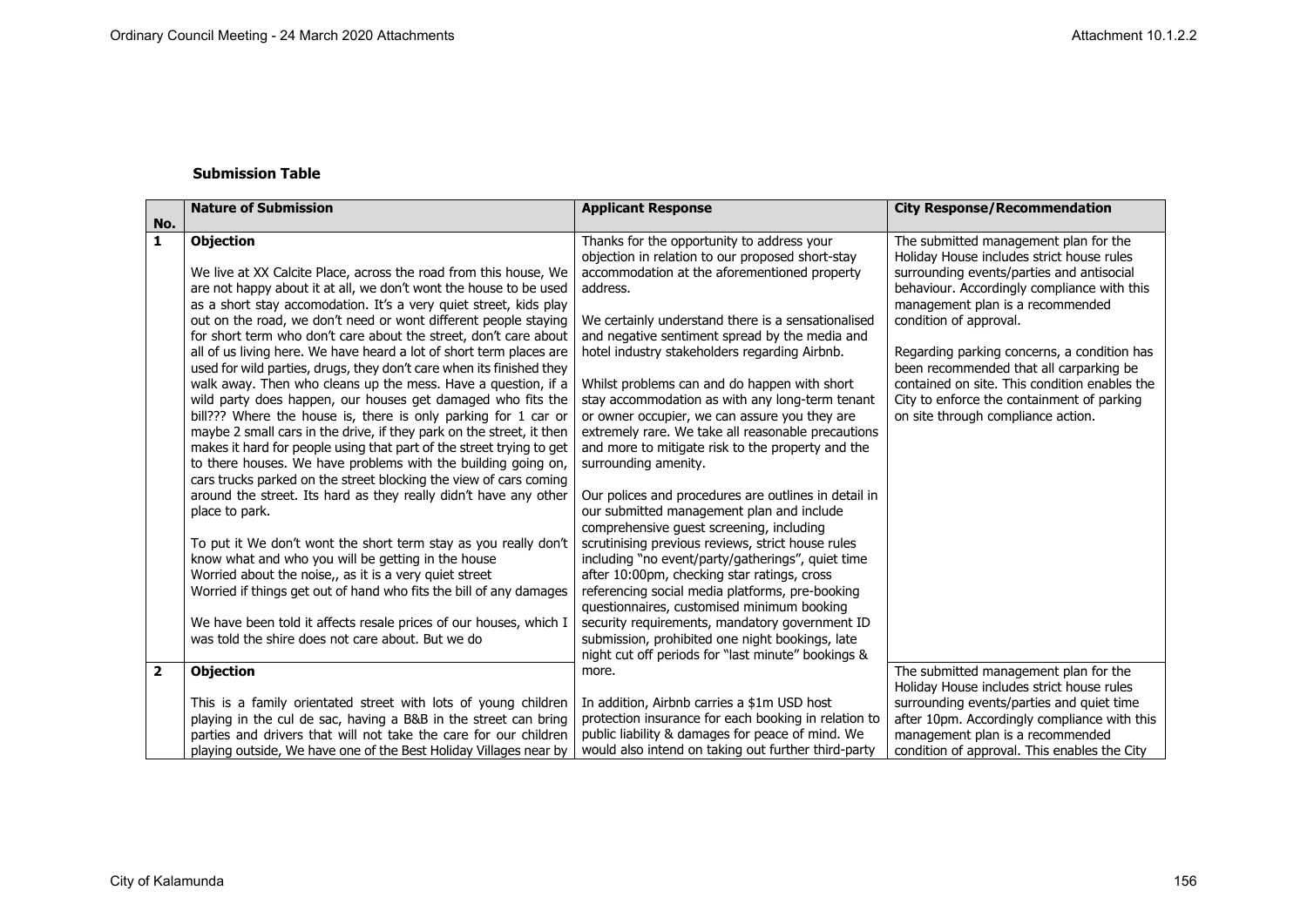|              | to Accommodate Holiday Goers We do not need ones in our<br>Residential Streets, I also work shift work & the neighbours know<br>this & we keep the noise down so we do not upset each other.<br>B&B occupants will not give all of us the same respect, my house<br>backs onto their back door which is 1mtr from the fence which<br>will make it 2 mtrs to our bedroom window                                                                                                                                                                                                                                                                                                                                                                    | short stay accommodation insurance.<br>With well over 10,000 Airbnb listings in WA,<br>former Head of Airbnb Public Policy Australia has<br>stated only a negligible 0.004% of claims on<br>Airbnb are for amounts exceeding \$1000.                                                                                                                                                                                                                                                                                                                                                                                                                                                                                                                                                                                                                                                                                                                                                                                                                                                                                                                                                                                                                               | to enforce the management of the property<br>in line with the management plan through<br>compliance action.                                                                                                                                                                                                                                                                                                                                                                                                                                          |
|--------------|---------------------------------------------------------------------------------------------------------------------------------------------------------------------------------------------------------------------------------------------------------------------------------------------------------------------------------------------------------------------------------------------------------------------------------------------------------------------------------------------------------------------------------------------------------------------------------------------------------------------------------------------------------------------------------------------------------------------------------------------------|--------------------------------------------------------------------------------------------------------------------------------------------------------------------------------------------------------------------------------------------------------------------------------------------------------------------------------------------------------------------------------------------------------------------------------------------------------------------------------------------------------------------------------------------------------------------------------------------------------------------------------------------------------------------------------------------------------------------------------------------------------------------------------------------------------------------------------------------------------------------------------------------------------------------------------------------------------------------------------------------------------------------------------------------------------------------------------------------------------------------------------------------------------------------------------------------------------------------------------------------------------------------|------------------------------------------------------------------------------------------------------------------------------------------------------------------------------------------------------------------------------------------------------------------------------------------------------------------------------------------------------------------------------------------------------------------------------------------------------------------------------------------------------------------------------------------------------|
| $\mathbf{3}$ | <b>Objection</b><br>Being the affected landowners, we would like to state that this<br>area that we live in, is a family-orientated, residential one, with a<br>lot of young families living here. And we feel that it would be in<br>the interest of all families here, including us, that this property be<br>occupied by someone on a long-term basis, rather than a short<br>stay. We have concerns over who our neighbours are going to<br>be, with them frequently changing, as it is going to be a short<br>stay accomodation.<br>Thankyou for giving us the opportunity to comment on the<br>proposed short stay accomodation at the said property. We would<br>appreciate if you would take our comments into consideration.<br>Thankyou | The property comes with two allocated garage<br>parking bays and these would be clearly stipulated<br>as the only parking available with street parking<br>strictly prohibited.<br>From our many additional years' experience in the<br>long-term traditional leasing industry, I can<br>confirm that typical applicant screening is far less<br>thorough and once a tenant signs a lease, they<br>have far more rights to a property than a short-<br>term guest. It often takes weeks of legal process<br>to get a court date with a magistrate to evict a<br>troublesome tenant, VS a very straight forward<br>process with short stay accommodation.<br>We can assure all neighbours of our best<br>intentions and would be willing to provide our<br>contact details should any issues arise so they can<br>be dealt with swiftly.<br>Airbnb delivers an astonishing \$155m to WA's<br>economy each year, supporting 780 jobs (as of<br>2015/16 statistics) and growing. Guests spend<br>locally at cafes, restaurants, shopping &<br>entertainment precincts allowing suburban areas<br>to thrive where they otherwise wouldn't with<br>traditional inner-city and other limited<br>accommodation options.<br>We would be grateful if you would consider the | It is acknowledged that the proposed land<br>use is transient and the number of persons<br>coming to and from the property is not<br>consistent with a normal single house. This<br>has been proven and upheld at the State<br>Administrative Tribunal (2019 WASAT75).<br>The applicant has included a minimum of<br>two-night's stay to reduce this impact on the<br>existing residential amenity. The City has<br>further recommended this be conditioned to<br>ensure any breach of this commitment can<br>be enforced through compliance action. |